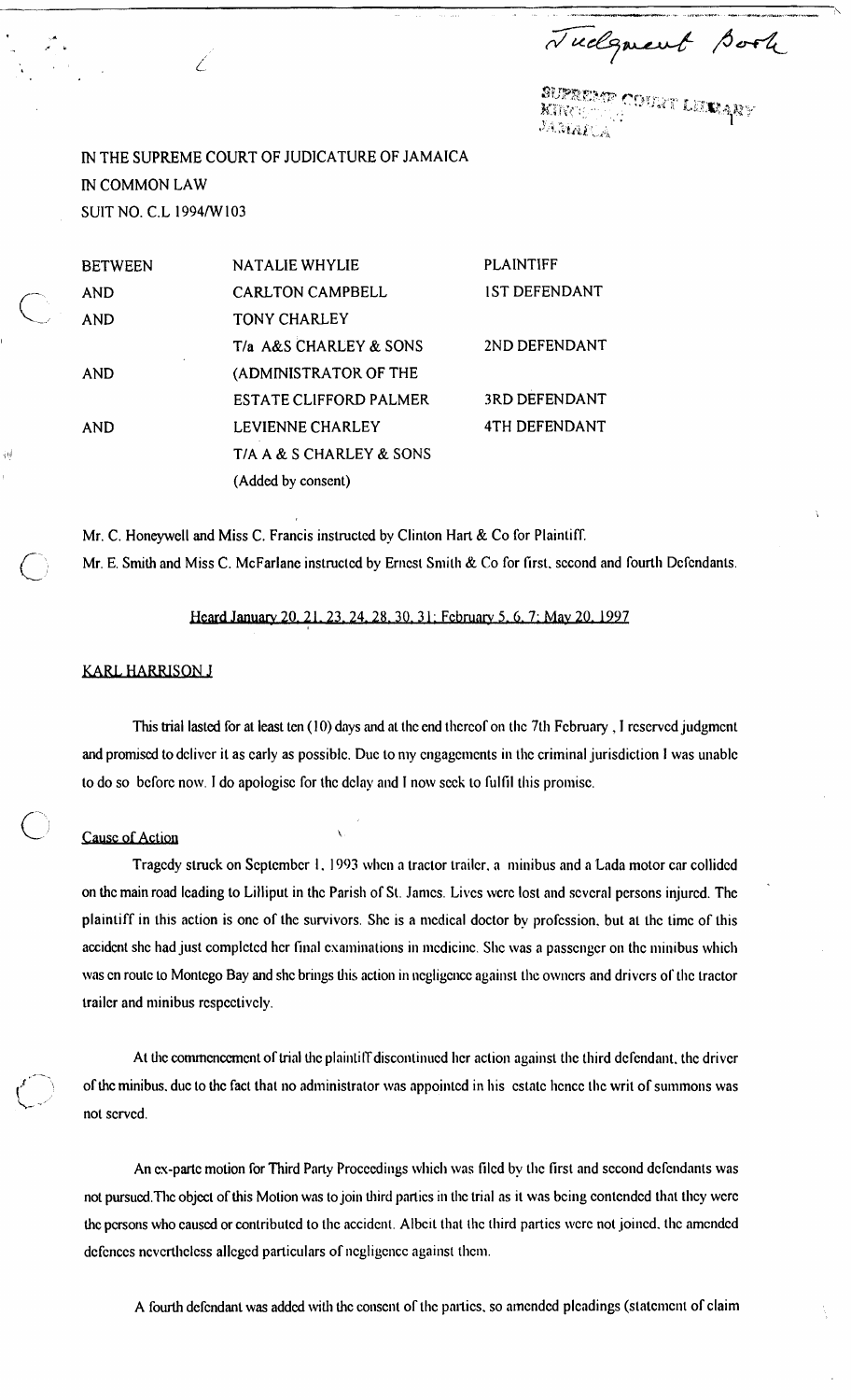and defence) were filed and re-delivered.

### The Pleadings

**i** 

The Further Amended Statement of Claim alleges inter alia, that the collision between the mini bus and trailer driven by the first defendant was caused and/or contributed to by the negligence of the first defendant and or the third defendant. The particulars of negligence alleged against the first defendant are as follows:

- 1. Attempting to overtake at a time when it was manifestly unsafe so to do.
- 2. Driving into the path of the minibus ... and colliding therewith.
- 3. Driving at a speed which was manifestly unsafe in the circumstances.
- 4. Failing to keep any or any proper lookout.
- 5. Failing to stop, slow down, swcrvc or in any way to stop to avoid the said collision.
- 6. Driving without due regard for other users of the road.

In answer to the foregoing the further amended defence of the First. Second and Fourth Defendants has denied negligence and has averred that the accident was caused and or contributed to by the negligence of the minibus driver Clifford Palmer and/or Cedric Lindo and/or Constable Gordon.

#### The Facts

**i** 

The plaintiff testified that on the 1st day of September. 1993 she was a passenger in a minibus driven by Clifford Palmer and was on her way to Montego Bay. She was seated in the third row of seats and in close proximity to the passenger door. In her estimation the bus was travelling between 50 -55 m.p.h. During the course of the journey she heard the drivcr screamed out and when she looked in his direction she saw a trailcr coming directly at the bus. There was no way for the driver of the minibus to go further to his left as there was an anbankmcnt. The trailer then hit the bus and she lost consciousness. When she regained consciousness she found herself trapped in the bus and was among several injured persons. She sustained serious injuries, was admitted to Cornwall Regional Hospital and was subsequently transferred to St. Joseph's Memorial Hospital.

Ccdric Lindo an eye-witness to this accident was called by the plaintiff. He testified that he was travelling behind the minibus going towards Montego Bay. In the vicinity of Lilliput he saw a tractor trailer approaching from the opposite direction. When he first saw the trailer it was some ten (10) chains away. He said that two vehicles were travelling ahead of the trailer. The trailer attempted to overtake the vehicles ahead of it and in doing so it collided with the minibus and his vehicle on the Icll sidc of the road as they procccdcd towards Montcgo Bay.

This was his evidence describing the sequence of events preceding the accident:

- 11, Q. "At the timc you first saw this car what distance was trailcr from your vehicle"'?
- A Two (2) chains and coming.
- Q On which sidc of the road was the trailcr now'?
- A Approaching the right. 1 mean coming into my lane.
- Q Whcn the trailcr is on ybur sidc and coming where was other car you speak of "?
- A Being overtaken by the trailcr.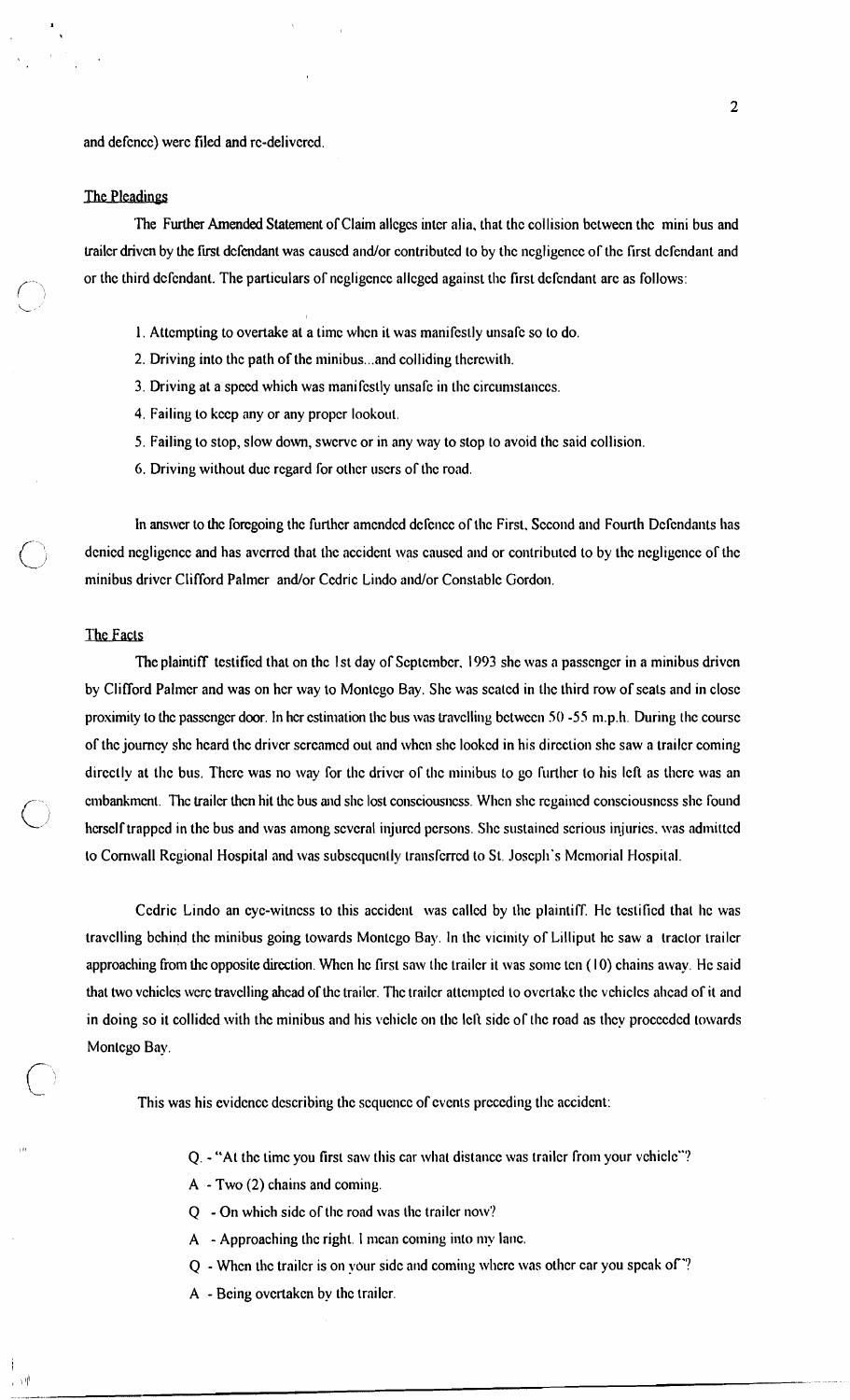- Q From the time the trailer started to overtake first car did it go back on its side of the road or it just come and slam into thc bus?
- A It came and slam into thc bus but not hcad on."

l(1'

I

 $\bigcirc$ 

It was a matter of seconds he said from the time he first saw the trailer up to the time the accident occurred. Nothing prevented him seeing the trailer before it was two chains from him. He said:

" It (thc trailcr) was coming across tlic road towards tlic bus and my car."

He could do nothing as the trailer came so "fast and so quick". He estimated that the trailer was then travelling between 70 - 75 m.p.h and the bus was travelling at 50 m.p.h. His car was about three yards directly behind the bus just before the accident occurred and when the trailer attempted to overtake. He did not collide in the rear of bus however. He collided into the arca where the body of the trailer adjoins the tractor head. The distance of three yards when pointed out was agreed at 25 - 30 fect. According to him, when the trailer attempted to overtake, the trailcr was about seven (7) yards from his vehicle. He pointed out this distance but it was agreed at  $2\frac{2}{3}$  -  $2\frac{1}{2}$ chains.

Inspector Edward Burkc, who was thc investigating oficcr, visitcd thc scenc of thc accidcnt. Hc obscrved that thc accidcnt had occurred on a slight grade about 70 ft from thc brow rising from Montcgo Bay dircction. The tractor head was in a slant position pointing towards Montego Bay with the extreme rear section resting against a tree on the left side of the road going towards Falmouth. The minibus was positioned some two  $(2)$  ft ahead of the tractor head on its correct side of the road leading towards Montego Bay. The Lada motor car was scen at the rear section of the tractor liead.

Inspector Burkc also observed that there were two parallel dragmarks. They were made by the two rear wheels of the trailer. The inner dragmark was Ift. 6 ins from the edge of the road surface as one proceeded towards Falmouth. It was approximately 180 ft from the point of impact to the beginning of the drag marks. The right drag mark measured 120ft. 6 ins whereas the left measured 126 ft. No dragmarks were seen in respect of thc minibus and Lada motor car.

The road surface was dry at the point of impact. It's width was 24 ft. 6 ins and one could see for a distance of 200 - 300 ft looking in the direction of Montego Bay. There was a tree in close vicinity to the accident, on the left embankment going towards Falmouth. This tree which features in the evidence was about 4ft 6 ins from the road surface and about twenty  $(20)$  ft from the end of the dragmarks. It had an indentation from which sap flowed and which corresponded with an impression seen by Insp. Burke on the metal trailer bed. Under crossexamination Inspector Burke did admit that there was overhanging shrubbery at the side of the road where the dragmarks commenced which caused some obstruction for motorists proceeding towards Falmouth.

Carlton Campbell, the first defendant. testified that he was the driver of the tractor trailer and he was travelling at 30 m.p.h towards Falmouth just before the accident took place. He was going up what he describes as a rising and travelling about 2ft from the left embankment. When he reached the top of the rising he saw a police motorcyclist approaching him on his side of the road going towards Montego Bay. There was also a Lada car travelling behind the motorcyclist on his side of road also going towards MoBay. He saw the minibus going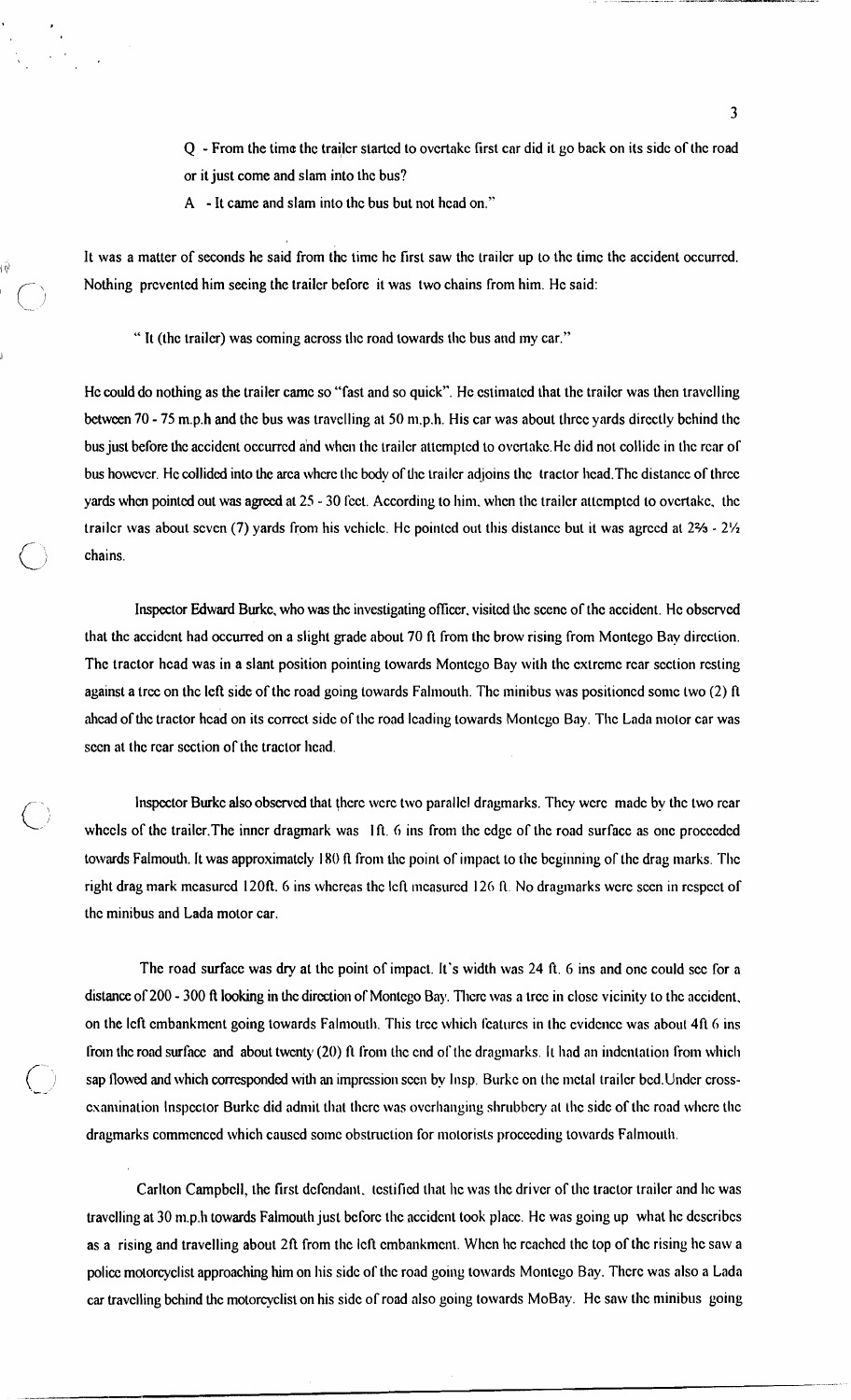towards Montcgo Bay on its left and corrcct sidc of thc road.

According to Campbell, the trailer was about 3 chains from the motorcyclist and  $3\frac{1}{2}$  chains from the Lada car when he first saw them. Both vchicles were travelling fast - the motorcyclist travelling at 70 m.p.h and the Lada car at 55 m.p.h. He said that the minibus was travelling between 60 - 65 m.p.h. and there was no other vchiclc.

He applied brakes and held it down, in his words. "pcrmancntly" in ordcr to avoid a head-on collision with the Lada and motor cycle He heard the sound of tyres when he applied brakes. Under cross-examination he said that from the moment he saw the vehicles Inc hit brakes. After he hit brakes his vehicle continued to go forward towards Falmouth. As he continued, the Lada car and motorcyclist were still facing him. When he got near to a tree on his left, the approaching vehicles were completely on his side. He pulled further left and the left front scclion of his cab hit thc trcc. Thc Lada was actually bcsidc tlic minibus bcforc hc collidcd with thc trcc.

After he hit the tree his left door flew open, the tractor head turned to the right and he fell from the vehicle unto the left soft shoulder going towards Falmouth. When he regained consciousness he saw the body of the trailer resting on the tree. The part where the head connected with the trailer was in the middle of the road. The tractor head was turned towards Montego Bay and the Lada car was in the middle of the road at the point where the head connects with the trailer.

Campbell has denied under cross-examination that he was in the act of overtaking two cars when the collision took place.

## The Law

ήij

Three things must be proved before a defendant can be held liable to pay damages for the tort of ncgligcncc. It must be established:

- 1. That the dcfendant failed to cxcrcisc duc carc; and
- 2. That the defendant owed to the injured person a duty to exercise due care; and
- 3. That the defendant's failure was the cause of the injury.

There are times however, where the doctrine of res ipsa loquitor may be invoked by a plaintiff. All this means is that the accident may by its nature be more consistent with its being caused by negligence for which the defendant is responsible than by other causes, and that in such a case the mere fact of the accident is prima facie evidcncc of such negligence. In thcsc circumstanccs. although thc legal burdcn rcsts upon thc plaintiff to provc negligence, the defendant must explain and show however, that the accident occurred without fault on his part.

In *Rorhway* v *Sortth Woles 7'ronspori* **('o. 1,id** 1 1950) 1 All E.R 302. Lord Normand said at pagc 399:

"The maxim is no more than a rule of evidence affecting onus. It is based on common sense, and its purpose is to enable justice to be done when the facts bearing on causation and on the care excrcised by the defendant are at the outset unknown to the plaintiff and are or ought to be within the knowledge of the defendant."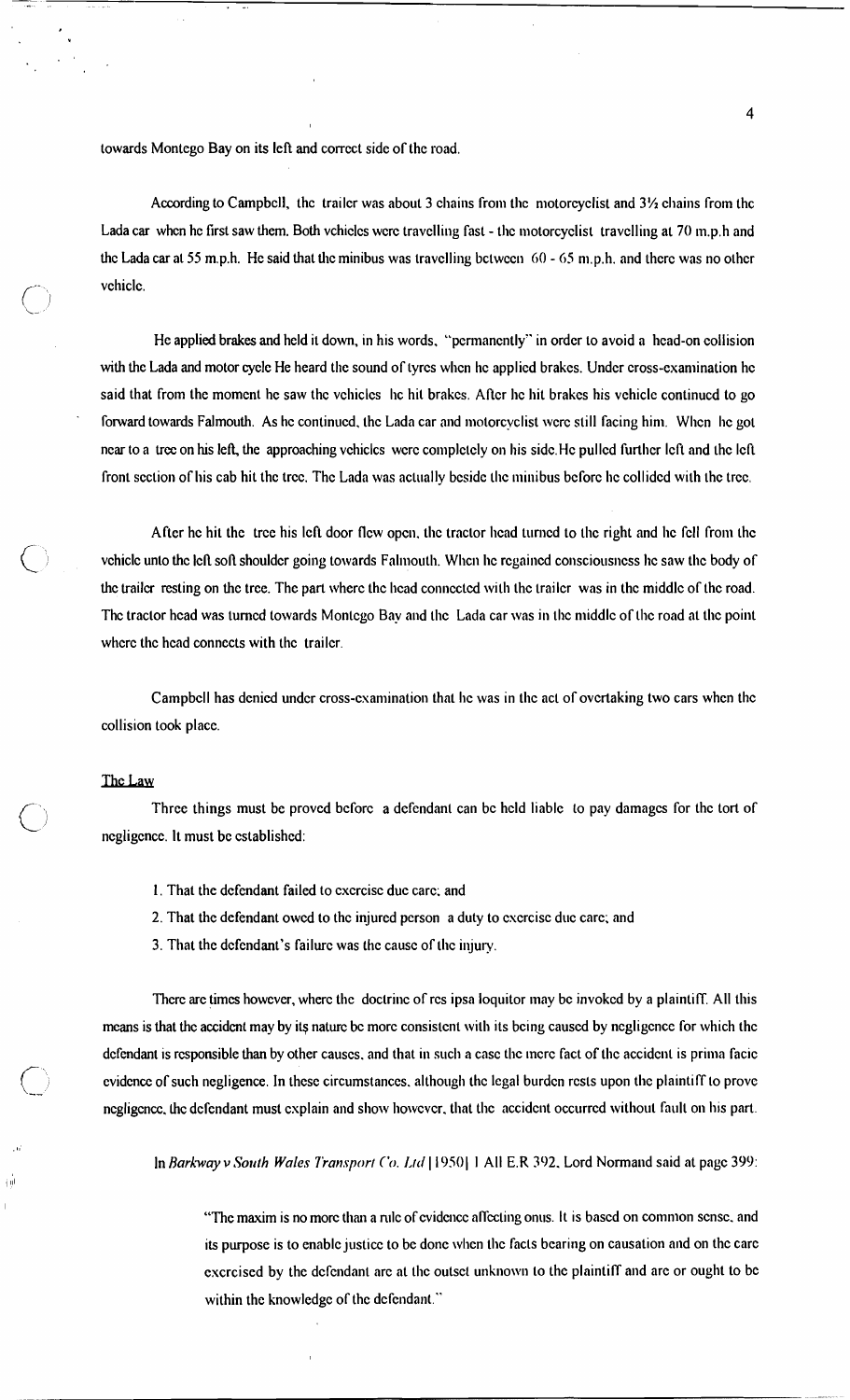But what is the position where a plaintiff fails to prove the cause of an accident from facts pleaded and thereafter seeks to rely upon the doctrine of res ipsa loquitor. Is it permissible, and is it supported by authority? The authorities seem to suggest that if a plaintiff builds his case entirely upon allegations in the pleadings of particular acts or omissions on the part of the defendant, he may be confined to the issues he has chosen unless at the trial he be allowed to amend. On the other hand, there are cases which seem to suggest that if he has made a general allegation of negligence, his alleging particular faults does not necessarily prevent his relying upon an inference to be drawn from the fact that the accident happened. The Court of Appeal in Jamaica has held in Courage Construction Ltd. v Royal Bank Trust Co. SCCA 12/90 (un-reported) delivered on the 9th April 1992 that if there is evidence as to the cause of the accident the doctrine of res ipsa loquitor has no application. In Australia however, it has been held in the case of Anchor Products Ltd v Hedges (1966) 115 CLR 493 that a plaintiff who tenders evidence directed to proving the defendant guilty of a particular act of negligence is not thereby precluded from relying upon the principle of res ipsa loquitor. The Ontario Court of Appeal held in the case of Neal v T. Eaton Co. Ltd. (1933) 3 DLR 306 that a plaintiff does not waive the application of the maxim res ipsa loquitor by alleging in his pleadings and attempting to prove at the trial specific acts or omissions constituting negligence. Albeit, that the decisions from Australia and Canada are persuasive, I would not hesitate in saving that I am bound by the decision in Courage Construction (supra).

## Issues in the case regarding liability

пÀ

Mr. Honcywell submitted that the plaintiff had proved the particulars of negligence alleged in the statement of claim. He further submitted that if the Court were to find that these particulars were not proved. since there was undisputed evidence that the tractor trailer had come over to the side of the road that the bus was properly proceeding and the collision had taken place there, a res had been raised and it would be for the defendants to answer this prima facie case.

Mr Smith on the other hand would have none of this. He submitted that res ipsa loquitor was not pleaded and even though the first defendant had admitted that the head of the trailer did end up on its incorrect side of the road, the plaintiff would be obliged to establish her case based upon the testimony of the eyewitness, Mr. Lindo. Mr. Honeywell had applied during closing addresses to amend the statement of claim to include the allegation of res ipsa loquitor but this was vigorously opposed by Mr. Smith. He argued that the defendants had sought to defend the action entirely upon the acts of negligence pleaded so the amendment ought not to be granted. The Court did not grant the amendment but it was Mr. Honeywell's contention however, that there need not be any pleading in order to rely upon the principle.

What are the issues which arise for consideration in this case? Let me deal firstly with the question of agency and ownership of the tractor trailer. Mr. Smith submitted that there was an abundance of evidence which showed that the first defendant was not the servant or agent of the second defendant and that the tractor trailer was owned by the fourth named defendant. The fourth defendant had admitted that he was the owner of the tractor trailer; that he was trading as  $A \& S$  Charley  $\&$  Son and that he was the employer of the first defendant. There was also evidence coming from the second defendant that he never traded as  $A \& S$  Charley  $\&$  Son and that he had not employed the first defendant although he would run errands for him occasionally. This defendant testified also that he was the owner of the business "Channos Block and Marl Quarry Ltd." There was also evidence from a Miss Carolene Beckford, Claims Manager for West Indies Alliance Insurance Company, that the tractor trailer was insured in the name A & S Charley & Son in September, 1993.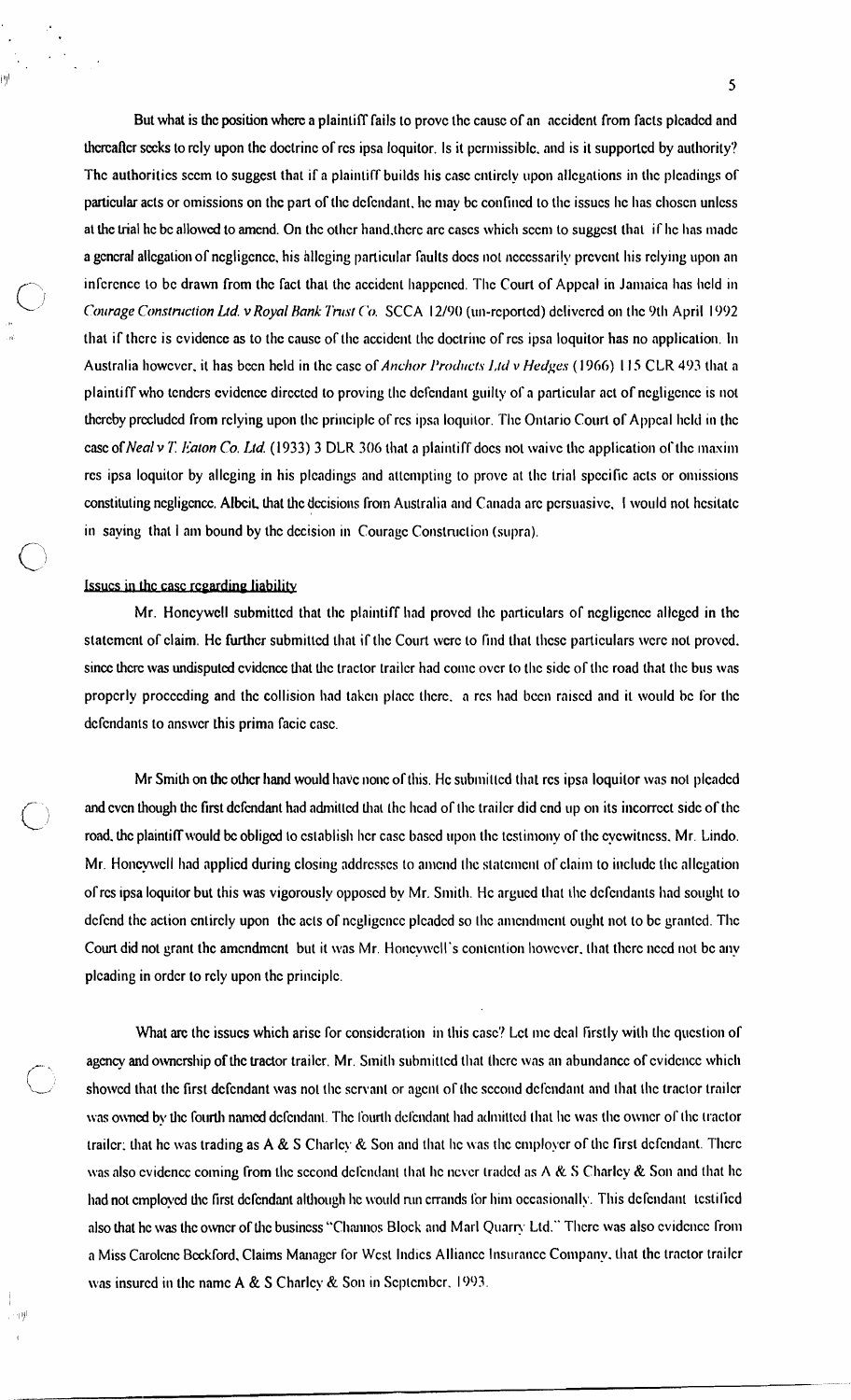The second issue for determination was whether or not the tractor trailer had attempted to overtake other vchicles immediately preceding the accident. Mr. Smith submitted that at the time of the collision the first defendant was not and could not have been overtaking any vehicle having regard to the evidence of Cecil Lindo and the physical description of the scene given by Inspector Burke and Wilbert Reid.( The latter witness was called by the defence.) He argued that since the dragmarks were for a distance between 120 ft to 126 ft on the left side of the road going towards Falmouth and that they were about 18 inclies from the road surface, when Lindo said that the tractor trailer was on its right hand side of the road and coming just before the collision, this could not bc truc. Furthcrmore, Mr. Smith argued that if Lindo was in fact travelling some 3 yards behind the minibus at a speed of 50 - 55 m.p.h and having regard to his evidence that everything happened quickly, he could not have avoided colliding into the rear of the bus. This was not the case, so the court ought to believe the first defendant when he said that Lindo was not travelling behind the bus on the Icft going towards Montego Bay at the material Limc.

It was Mr. Smith's view therefore, that the physical evidence given by Insp. Burke demonstrated that at all material times the trailer was on its correct side of the road with the exception when it jack-knifed and turned across the road into the path of the minibus. He submitted that at the time the trailer went across the road, the cvidence of Campbell shows that he was no longer in control of the vehicle as he had fallen out of it unto the soft shouldcr.

Mr. Honcywell submitted on the other hand, that there can be no doubt having regard to the physical cvidence, that it was approximately 55 ft from the end of the dragmark to the point of impact. He submitted that Lindo's cvidence is to be explained within the context of the physical evidence and what he perceived as ovcrtaking on a totality of the evidence, was probably the tractor head veering and jack-knifing at the end of the drag mark.

Other issues for consideration are whether or not a police motorcyclist and the Lada motor car were travelling on the tractor trailer's side of the road preceding the accident: whether the tractor trailer had hit a tree on its left side of the road thereby causing his left door to be opened; whether the tractor head then turned to the right and the driver fell from the vehicle unto the left soft shoulder.

### Rcvicw of thc cvidcnce

. II

 $\mathbb{I}^{\#}$  The plaintiff herself was not ablc to give a description of the sequence of events leading up to the time shc saw the trailer heading towards the minibus. Her case therefore depends to a great extent on the evidence of Cecil Lindo. One of the questions to be asked is, if he in fact saw the tractor trailer coming on his side of the road for approximately two chains, then how does one explain dragmarks extending between  $120ft - 126 ft$  on the left going towards Falmouth and at a distance of 18 inches from the edge of the road surface?

> The first defendant gave ovidence on the steps taken by him when he applied brakes. They are as follows: He held down his brakes "permanently" in order to avoid a head -on collision with the Lada car and motorcyclist. He also said that having applied brakes his vehicle continued to go forward towards Falmouth direction and then the left front section of his cab hit the tree which was on his left soft shoulder.

There is evidence coming from Insp. Burke that the tree was some 20ft from the end of the dragmarks.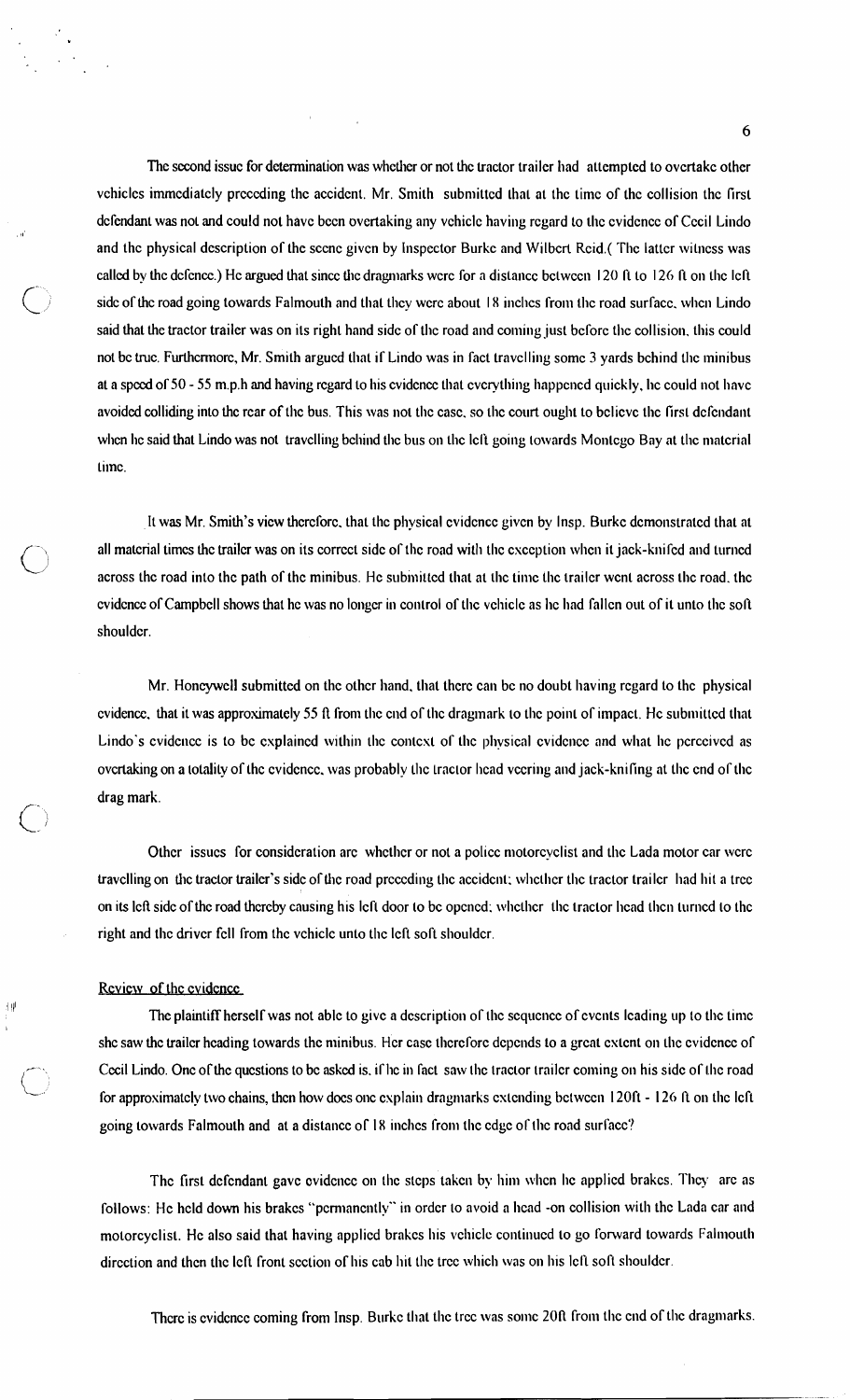Based also upon the physical evidence, it would mean that the tractor trailer had travelled a further distance of **30** - **35** ft bcforc the collision with thc bus took placc. Ovcrall tlicn. tlic cvidcncc points to Ilic tractor trailcr travelling between 50 -55 ft before the collision. Furthermore, there is evidence from the first defendant that it was after the trailer hit the tree that it turned to the right. What this evidence shows is that even with drastic application of brakes the trailer travelled for a further distance of 50 - 55 ft. The learned authors of "Bingham's Motor Claims Cascs" 9th **Edn** at pagc 12 1 show that thc ovcrall stopping dislancc in pcrfcct conditions. that is, broad daylight and dry road, for a motor vehicle with four wheel brakes travelling at 50 m.p.h is 175 ft.

 $\bar{1}$  –  $\bar{1}$ 

A further issue which calls for consideration is this: If there were two motor cars travelling ahead of the tractor trailer and which the tractor trailer driver attempted to overtake, where were they at the time of collision? Mr. Smith submitted that it was Lindo who had invented the presence of these two cars. According to Lindo howcvcr, these two vehicles had passed the minibus and his car before the accident. He said that they were travelling about one chain apart and at one stage the first car was about 6ft from the right side of his vehicle travelling "right alongside him". He was unable to say what distance the bus was from his car at this stage.

There is every reason to believe that based on the evidence presented, the scries of events leading up to the time of collision, did take place quickly. Mr. Lindo told this court that he was travelling at 40 m.p.h at the time when the tractor trailer attempted to overtake the vehicles. Under cross-examination he admitted that he told the Magistrate at the Preliminary Inquiry that he was then travelling at 55  $m.p.h$ . He has maintained at this trial however that he was travelling at 40 m.p.h. In a statement to the police. Lindo stated that the motorcyclist had overtaken his motor vehicle about one mile from the scene of the accident. In evidence here he said it was about 4 chains before the accident occurred. He said he was travelling at about 55 m.p.h at the time the motorcyclist overtook him and the bus was about two car lengths ahead of him. He did not see the two vehicles which were ahead of the tractor trailer at the time when the police motorcyclist had overtaken him and the bus. He disagreed that after the motorcyclist had overtaken him he then followed him and proceeded to overtake the bus. He did not sec the tractor trailer going further and further to the left and neither did he sec the cab of the trailer colliding with a trcc.

I should say at the very outset that Mr. Lindo's estimation of distances was not the best. He had said that when the trailer attempted to overtake. it was about seven (7) yards from his vehicle. In pointing out this distance it was agreed that it would be between 2% - 2% chains. When he pointed out the distance of 3 yds which he said he was travelling behind the bus just before the collision, this was agreed at 25 -30 ft. One must therefore csaminc Mr. Lindo's cvidcncc in light of his difficulty in propcrly cstimaling distanccs. According to Iiim. cvcrything happened "so fast and so quick" and it was just a matter of seconds between the time he saw the trailer and when it collided. The physical evidence and the evidence given by Lindo reveal that the bus is 8-10 ft long. Lindo is 25 - 30 *ft* bchind the bus and the trailer has travelled some 55ft from the end of the dragmarks. The maximum ovcrall distance that Lindo would be from the end of the dragmarks would be approximately 95 ft. Could it be as Mr. Honeywell asks, that at the time Lindo perceived an overtaking that on a balance of probabilities, the trailer was really vecring and jack-knifing to its right at the end of the dragmarks?

, 111

Mr. Wilbert Reid who was a Senior Certifying Officer at the time of the accident was called by the defence. He had visited the scene and it was his opinion that the trailer had jack-knifed. He was of the opinion that 95% of the times, a jack-knife is caused by the sudden application of brakes. He also said that a collision with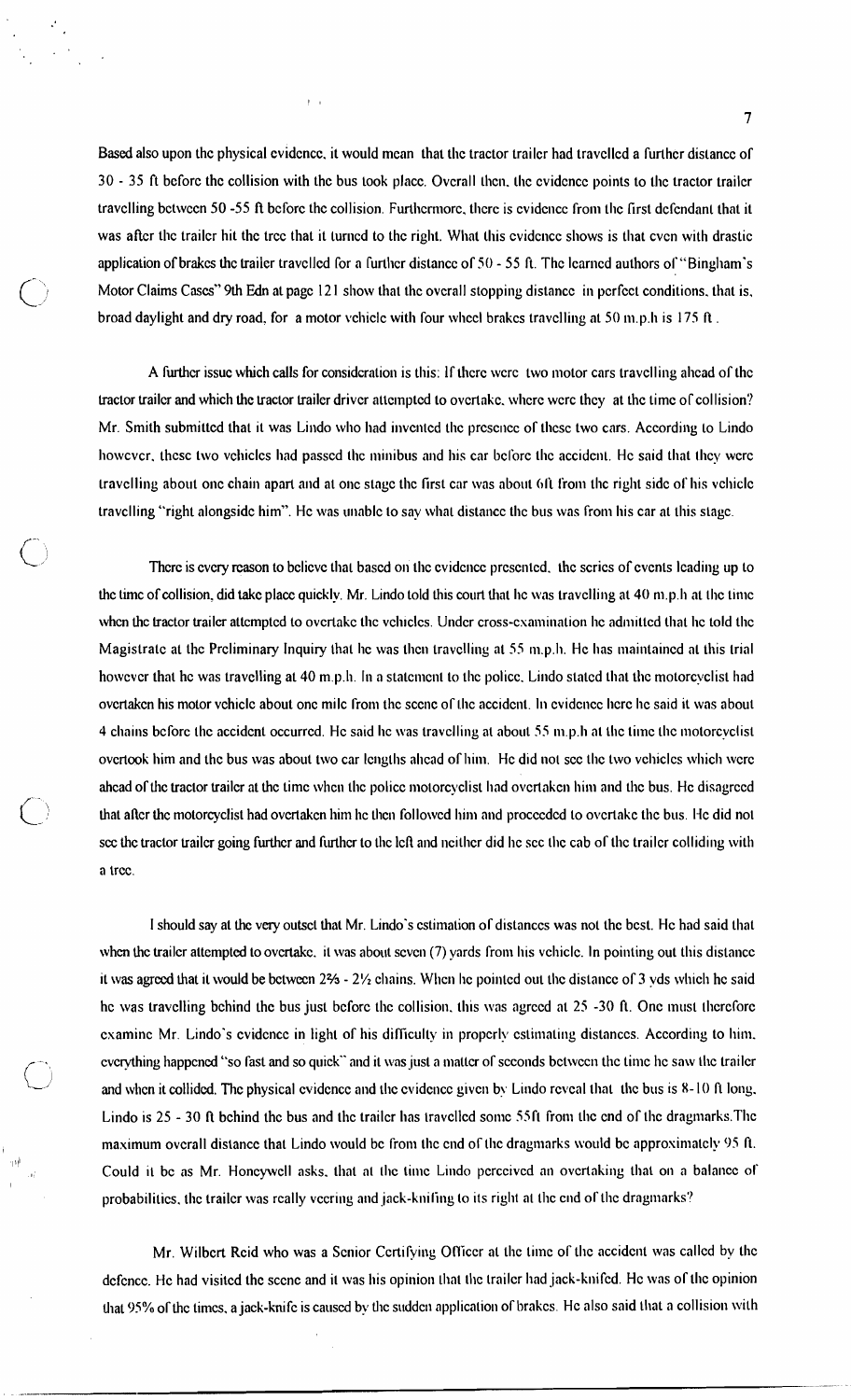a tree could also have caused the vehicle to jack-knife and once a jack-knife occurs the driver of the vehicle has no control over it. It was also his opinion that if a vehicle were travelling at 50 m.p.h or more on the road surface at the scene of the accident, it was more likely to jack-knife upon the application of brakes, than for one travelling at 30 m.p.h. He was of the view that if the tractor head had travelled into the right lane and collided with the bus. then it would have drawn the trailer with it. He agreed however that the damages seen to the front of the trailer would suggest that they resulted from a frontal impact. The damage on the minibus started at the right front and continued down the right hand side. The right side was torn off completely. The right chassis was bent, the right front wheel cut off, the steering column cut off, the clutch cut off and the brake pedal was also cut off. The tractor trailer had the following damages: broken windscreen, damaged front bumper, front fenders grill, and petrol tank. The right front tyre was cut and punctured. The engine was cut off from the gear box housing. The Lada motor car had a broken windscreen, damaged bonnet, grill, headlamps and front fenders.

The first defendant admitted that he had given a written statement about the accident to Insp. Burke. He said it was given whilst he was still in pain. According to him, he spoke, Burke wrote, he signed at its completion but he did not read it before he signed. His testimony at a previous trial and statement to the police were introduced by the plaintiff's Attorney in order to establish previous inconsistencies. The following are a number of questions asked and answers given by this defendant:

1. He was asked if at a previous trial he said that he told the police:

"When I saw the bus coming to the truck I steered to the left on to the soft shoulder, but could go no further because of a tree which was by the side of the road. The cab of the truck collided with the tree causing it to get out of control"

He responded that he did tell the police those words. (Ex. 2) He now says at this trial that he cannot recall if he had used those words to the police.

2. At a previous trial it was recorded where he agreed that he was travelling between 35 and 40 m.p.li just before something happened. At this trial he claims that he was travelling at 30 m.p.h. He also had said at the previous trial that he was well over 30 m.p.h on the 1st September, 1993. (Exhibits 2B and 2C)

3. He did tell this court that when he first saw the motorcycle coming on his side of the road it was about 3 chains away. He cannot recall however if he said on a previous occasion that the minibus and motor cycle were  $3\frac{1}{2}$ chains away and Lada 4 chains away. Exhibit 2D (transcript of a previous trial) reveals where he did tell the court on that occasion that the minibus was 4 chains away and the motorcyclist 31/2 chains away.

4. He was unable to say at this trial the distance he had travelled from the soft shoulder before he collided with the tree. He cannot recall saying at a previous trial that he had said 2ft. When confronted with the transcript of those proceedings he says he cannot recall saving this (Ex. 2E)

5. He denied at this trial that he told Insp. Burke :

"I saw two vehicles coming from Falmouth direction towards MoBay; they were coming at

8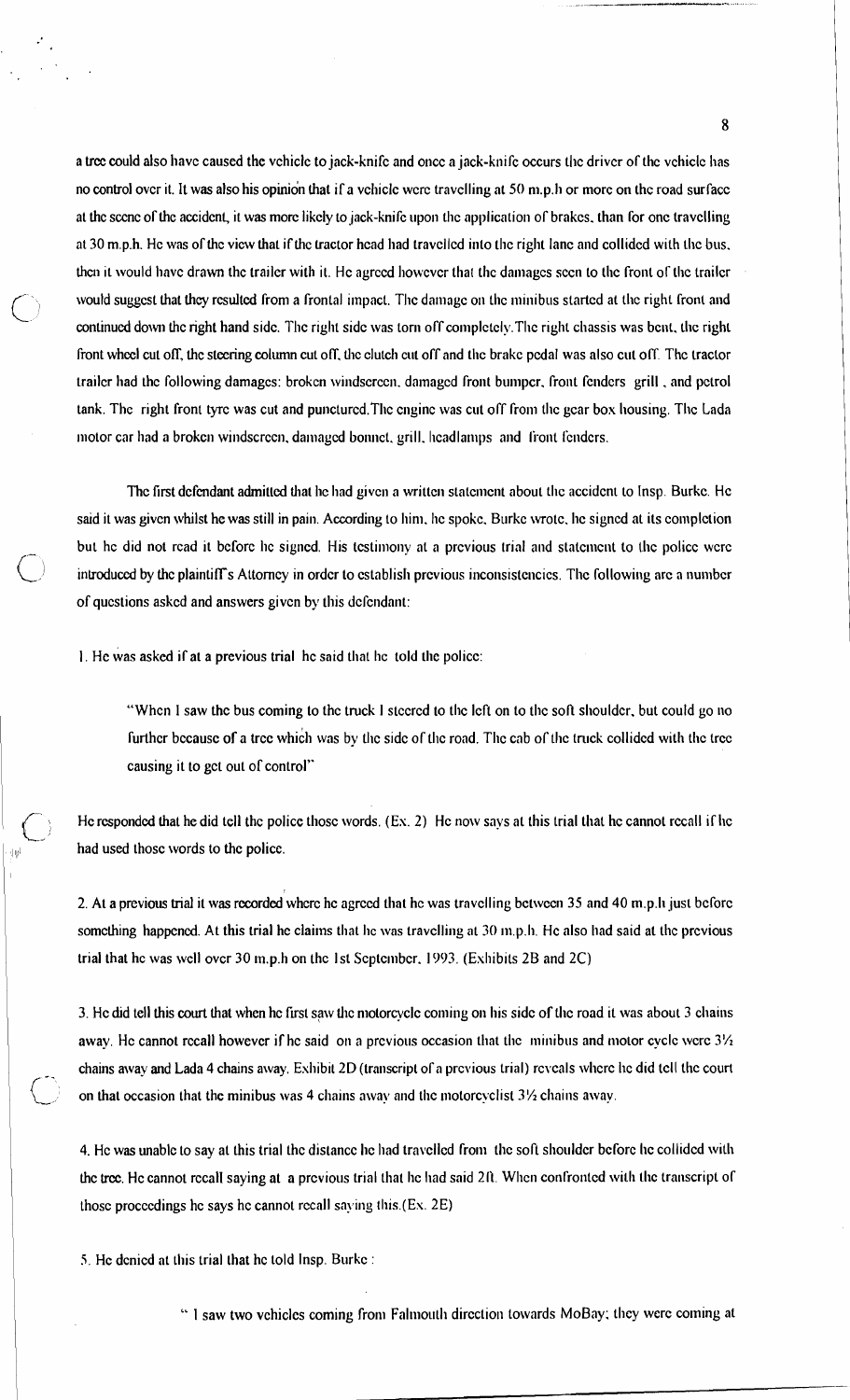good speed, I don't remember type of vehicle in front but the minibus which was behind started to overtake the vehicle ahead."

His statement which he gave to the police was shown to him. He agreed that he had signed a statement but the above were not the correct words which he told Insp. Burke. This portion of his statement was admitted in evidence Ex. 3.

6. When he was further asked if he told Insp. Burke in the statement:

" At this time I was about 11/2 chains from the approaching vehicles. As the minibus was about 1/2 way passing the vehicle I notice the bus coming towards the truck. I applied my brakes and the mini bus collided with the left front section of the truck."

He denied telling Inspector Burke this in the statement. This portion of his statement was admitted in evidence as Ex. 3.

7. When he was asked if he told Insp. Burke that the door flew open and he fell out unto the asphalt...., (Ex. 3) he denied telling the Insp this and say that he fell on the soft shoulder.

8. He denied that he told Insp. Burke that:

"When I saw the bus coming towards the truck I steered to the left on the soft shoulder but could go no further because of a tree which was by the side of the road."

This portion of his statement was also read to him but he denied telling Insp. Burke anything about the bus. This portion of his statement was also admitted in evidence as Ex. 3.

A suggestion was put to him that he had given two different versions of the accident - one to the police and another to the court. He responded that he gave the right one to the court and also to the police but the police put it wrong.

#### Findings

I ask the question: can it be said that the facts are sufficiently known in this case? In order to determine these facts one must consider amongst other things the demeanour of witnesses; their credibility is extremely critical. My answer is that indeed they are known.

Let me first of all say that the witness Lindo has impressed me as an honest and truthful witness. Of course, he has admitted under cross-examination that he gave previous testimony that he was travelling at 55 m.p.h when the trailer attempted to overtake, whereas he has said here that he was travelling at 40 m.p.h. There is also an inconsistency on his part as to the distance from the collision that the motorcyclist had overtaken him. To my mind, these inconsistencies have not affected his credibility. He gave his evidence in all other respects, in a straight-forward manner and although thoroughly cross-examined, his credibility has not been damaged.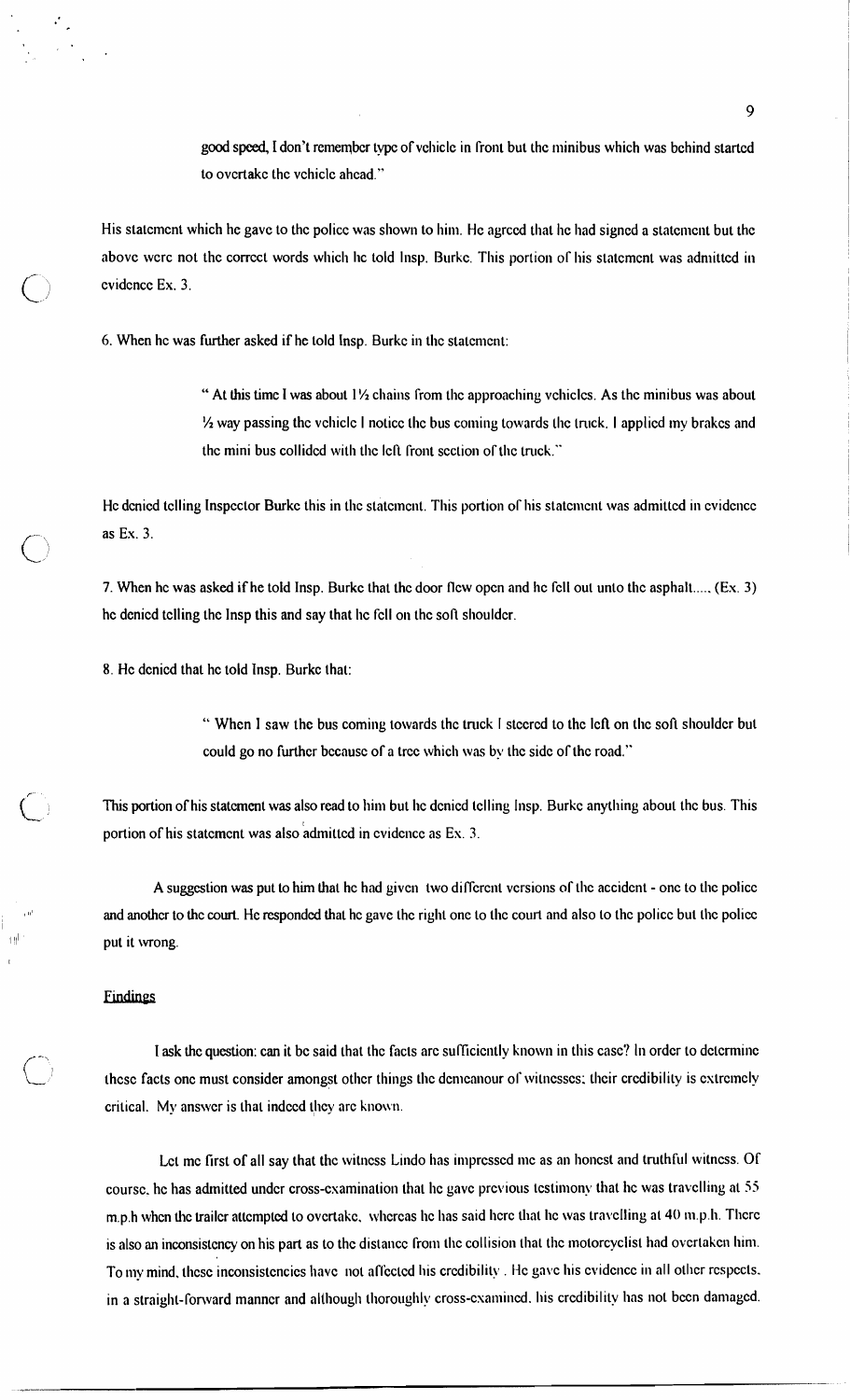Unfortunately, I cannot say the same for the first defendant. He has far from impressed me as a truthful and rcliable witness. In my view his credit worthiness has been seriously affected and I therefore do not believe his vcrsion of thc accidcnt .

What then are the facts that I find? I set them out as follows:

- 1. That the plaintiff was a passenger in the minibus driven by Clifford Palmer on the 1st September, 1993 and the bus was travelling on its left, that is, its correct side of the road at the matcrial time.
- $2.$ That Cecil Lindo was travelling also on his correct side of the road behind the said minibus as it procceded towards Montego Bay.
- $3<sub>1</sub>$ That the tractor trailer which was approaching from the opposite end was proceeding up a grade and was some 70 ft from the brow.
- $\overline{4}$ . That two vchicles were travelling ahead of the tractor trailer.
- $5<sub>1</sub>$ That the tractor trailer attempted to overtake the vehicle ahead of it at a time when the minibus and Lada car wcrc in the vicinity of the brow.
- 6. That the tractor trailer driver had to apply brakes hard and suddenly to the extent where the sound coming from thc whccls was quitc audiblc.
- $7<sup>1</sup>$ That after the tractor trailer applied brakes it travelled for some distance and then it came across the road and collided front ways into the right side of the minibus which was on its correct side of thc road.
- 8. That as result of this collision the Lada motor car was unable to stop before it collided into the rcar section of the tractor head (in the region of the petrol tank )which was turned across the road in thc dircction of Montcgo Bay.
- $9<sub>1</sub>$ That at the time of impact the two vehicles which were travelling alicad of the tractor trailer had passed, hence they were not involved in the accident.
- 10. That the dragmarks for the tractor trailer measured 120ft 6ins and 126ft respectively.
- $H<sub>z</sub>$ That the tractor trailer was travelling at a fast rate of speed before the application of brakes
- $12.$ That the absence of dragmarks in respect of the minibus and Lada motorcar is due to the extreme suddenness of the accident.
- 13. That before the collision the tractor trailer went unto the left shoulder and made contact with a tree which was 4ft 6 ins from the road surface.
- $|4.$ That there was an impression on the tree which corresponded in height with an indentation on thc tractor trailcr bcd.
- $15<sub>1</sub>$ That the front of the tractor trailer did not collide with the tree.
- 16. That neither was the driver of the Lada car nor the police motorcyclist approaching the tractor trailer on its side of the road thereby causing the driver to hold down his brakes "permanently" in order to avoid a head-on collision.
- That the second-named defendant. Tony Charley did tell Insp. Burke that he was the owner of 17. the tractor trailer but on a balance of probabilities I accept the evidence that the fourth named defendant was the registered owner of the tractor trailer and that he was the employer of the first dcfcndant.

 $10<sup>10</sup>$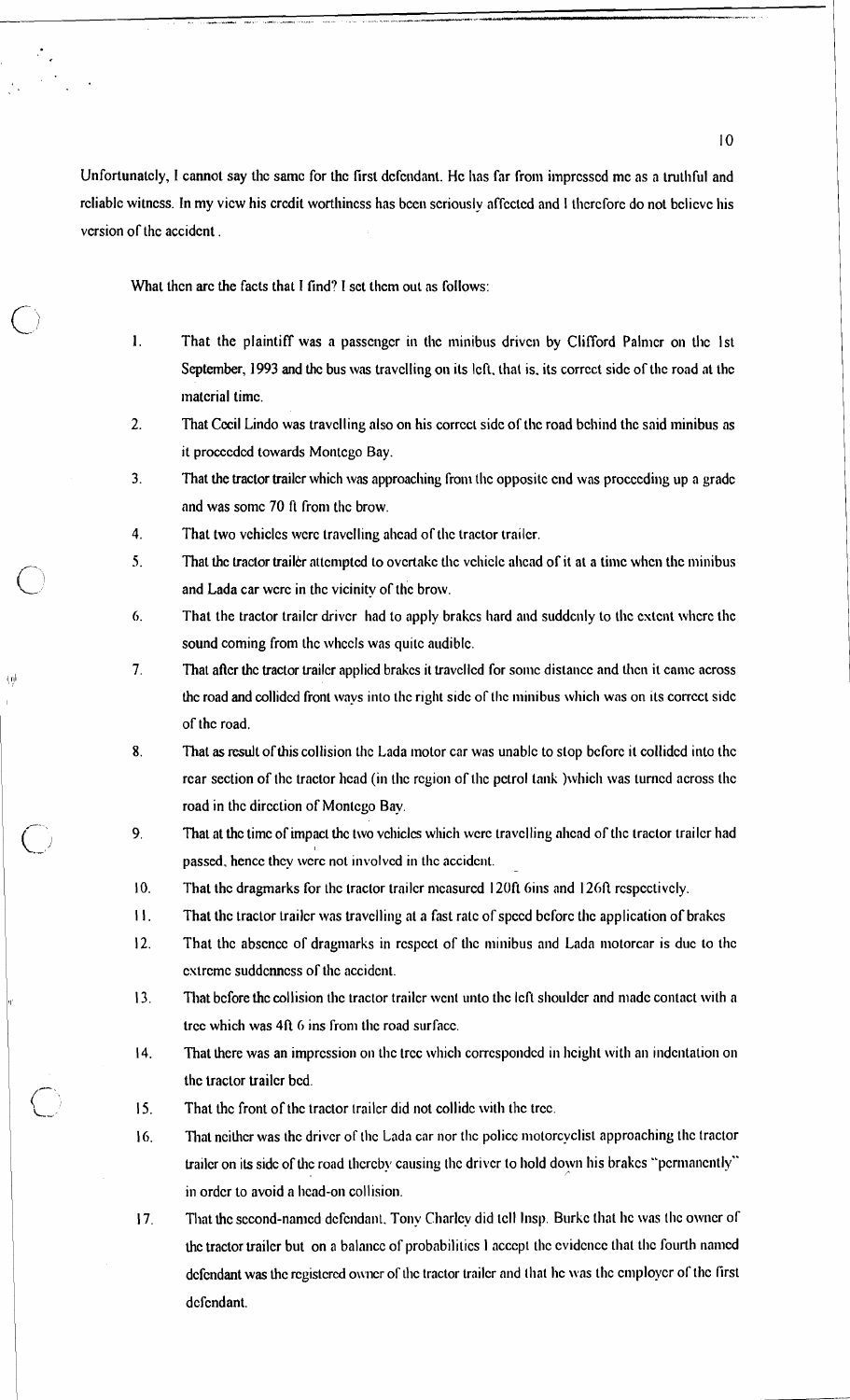It is unarguable, I think that thc forcgoing providc sufficient facts to concludc that thc causc of thc accident was duc to the action on thc part of thc first dcfcndant whcn hc attcmptcd to ovcrtake on thc gradc at a time when it was manifestly unsafe so to do and equally that he had failed to keep any or any proper look out. Were he travelling at a much slower rate of speed, the probabilities are that he could have come to a stop within a safe distance or at least slowed down behind the vehicle he was attempting to overtake when the oncoming vchicles approached from the brow of the grade. In these circumstances 1 find the principle of res ipsa loquitor clearly inapplicable. The first and fourth named defendants are therefore liable in damages to the plaintiff.

# Damages

I must now turn to the question of damages. Let me deal firstly with the head general damages.

## **General Damages**

There is cvidence that the plaintiff was born on the 4th day of October, 1970. This means that at the time of trial shc would have been 26 years of age.

On the day of the accident she was pinned in the bus in the region of the chest. She had lost consciousness but it would seem that it was not for a long period of time as she regained consciousness on her way to the Falmouth Hospital. She was removed from Falmouth Hospital and taken to Cornwall Regional where she remained for a few days. She was finally transferred to the St. Joseph's Memorial Hospital and was a patient there for one week. Whilst in hospital she received antibiotics and pain killers. She was attended to by Dr. Warren Blake. Orthopaedic Surgeon whilst at the latter institution. The medical evidence of Dr. Blake is indeed extensive hence. I must pay attention to details. It reveals, inter alia:

> "...I treated Natalic Whylic in relation to injuries she sustained in 1993.....I first saw her on 4/9/93 at St. Joseph's Hospital....She was wearing a collar. Her mucous membrane was pale. This signified loss of blood. She had marked tenderness over the supra pubic region - lower part of the abdomen. She had tenderness also in region of the left loin. Her right thigh was markedly swollen and deformed. It was quite tender to touch. 1 caused X-rays to be taken. X-Rays I rcvcalcd fractures of the Icfl and right superior and inferior pubic rami. There was also a fracture of the post iliac crest with partial disruption of the right sacra-iliac joint. She also had a fracture of the mid-shaft of the right foot. X-Rays of the cervical spine revealed a fracture dislocation of the lamina of the second cervical vertebrae...

I applied skin traction to the right lower limb and she was also given painkiller medication.

On the 6th September 1993 she was taken to the operating theatre and she had internal fixation of the right femoral fracture and of fracture of the right ilium. She had satisfactory progress following surgery. The fractures were fixed using a heavy duty metal plate and special bone scrcws.

Shc obtained a special ccrvical braccwvliich is callcd a four postcr bracc. This was fittcd on I I th September 1993.....The special brace was used because of the nature of the fracture. This